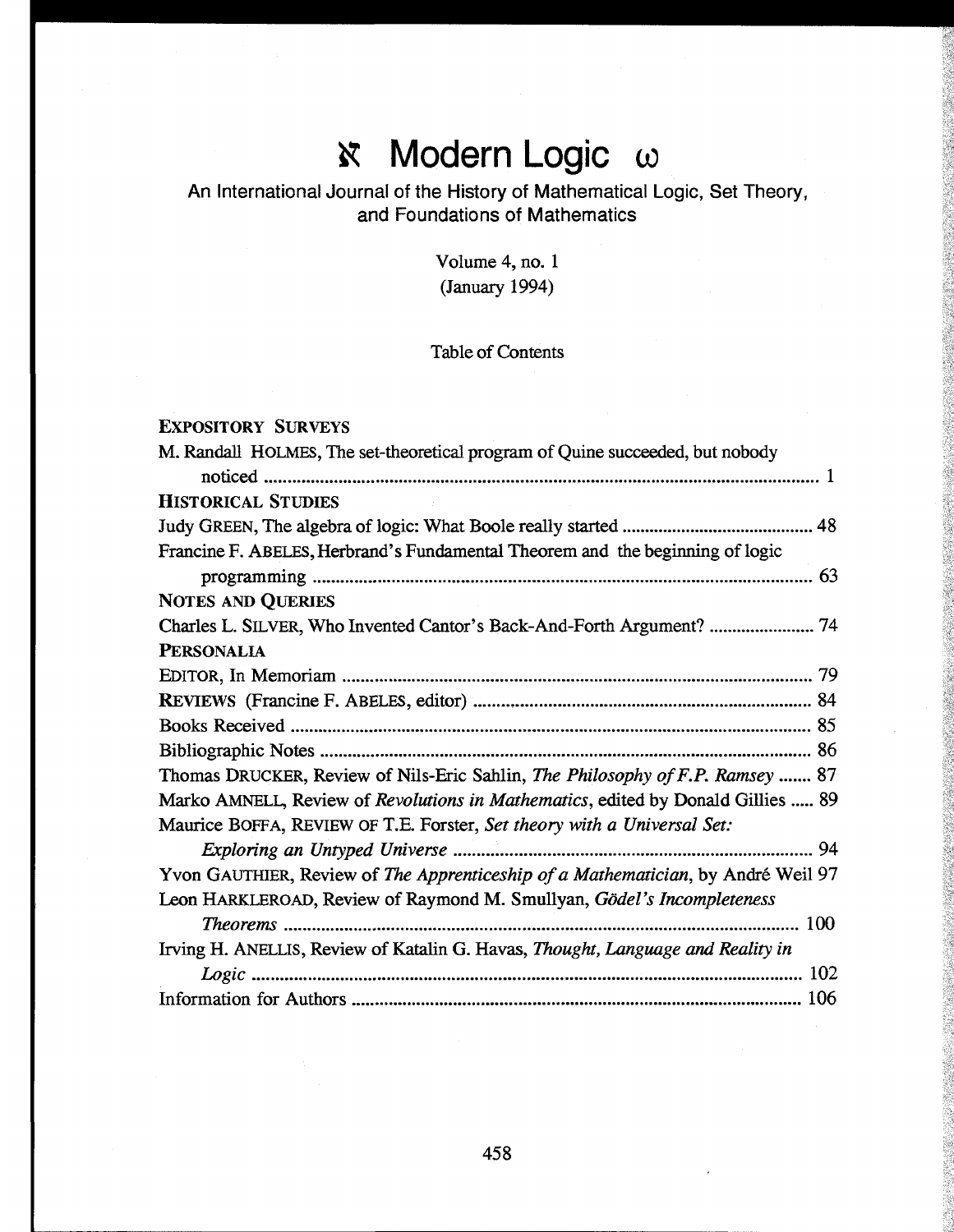### Modern Logic  $\omega$  $\aleph$

## An International Journal of the History of Mathematical Logic, Set Theory, and Foundations of Mathematics

Volume 4, no. 2 (April 1994)

### Table of Contents

#### HISTORICAL STUDIES

| В.А. БАЖАНОВ, История логики и "Университетской" философии в                     |  |
|----------------------------------------------------------------------------------|--|
|                                                                                  |  |
| V.A. BAZHANOV, The imaginary geometry of N.I. Lobachevsky and the imaginary      |  |
|                                                                                  |  |
| Irving H. ANELLIS, Translator's introduction: Father Pavel Florenskij  157       |  |
|                                                                                  |  |
| Boris A. KUSHNER, Memories of Mech.–Math. in the 'sixties, inspired by           |  |
|                                                                                  |  |
| Irving H. ANELLIS, Memories of Medvedev - A kind and gentle bear  196            |  |
|                                                                                  |  |
|                                                                                  |  |
|                                                                                  |  |
| Irving H. Anellis, Formal logic and dialectical-materialism in the Soviet Union: |  |
| Review of Fania Cavaliere, La logica formale in Unione Sovietica: Gli anni del   |  |
|                                                                                  |  |
| Irving H. ANELLIS, Review of Luciano Pennino, La logica simbolica nella          |  |
|                                                                                  |  |
| Irving H. ANELLIS, Grigori Mints on proof theory in the USSR, 1925 – 1969  220   |  |
| Irving H. ANELLIS, Review of Alexandra Getmanova, Logic, A. Ивин, По законам     |  |
| логики, and A. Getmanova, M. Panov & V. Petrov, Logic made simple: a             |  |
|                                                                                  |  |
|                                                                                  |  |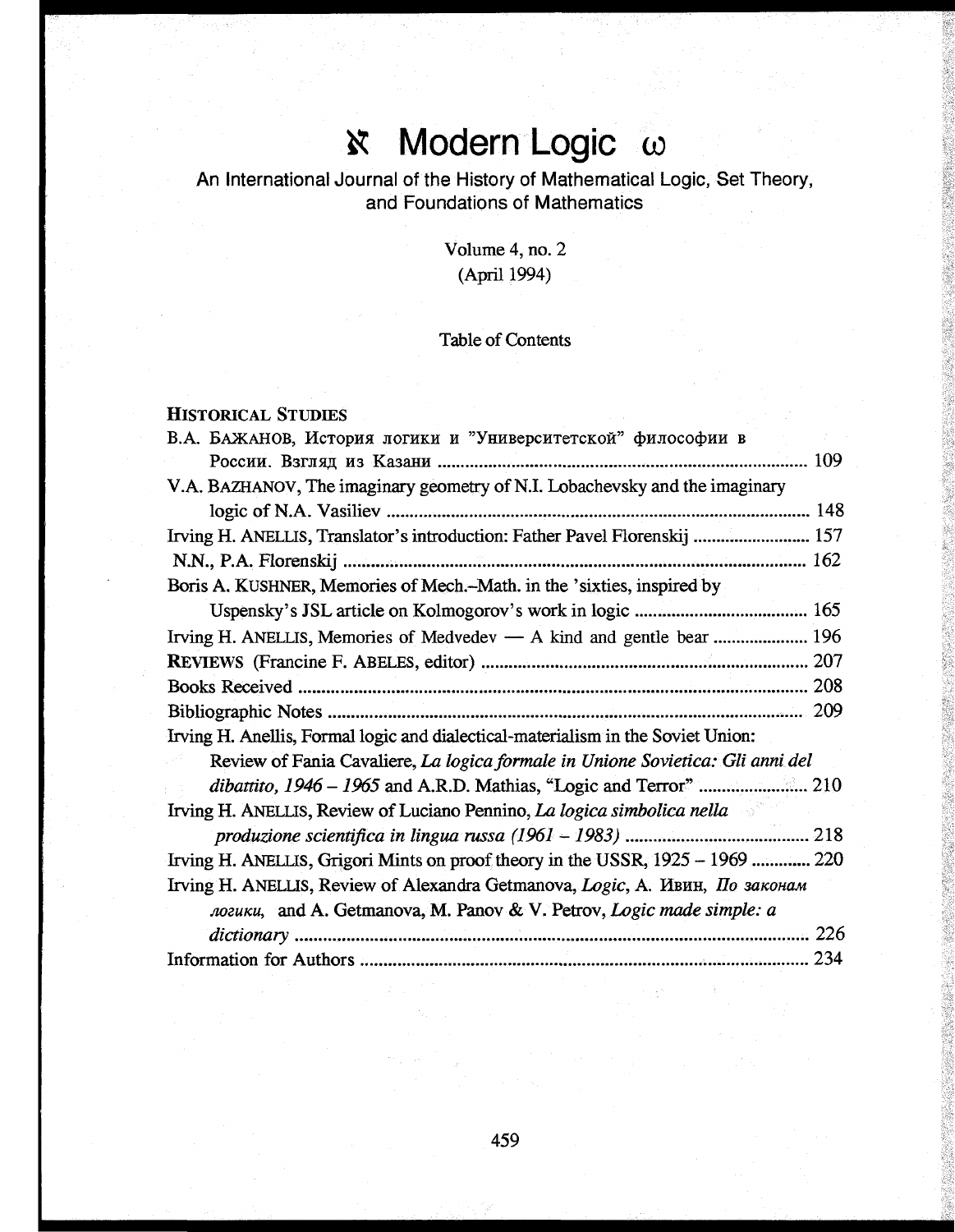# *N* Modern Logic ω

# An International Journal of the History of Mathematical Logic, Set Theory, and Foundations of Mathematics

Volume 4, no. 3 (July 1994)

## Table of Contents

| <b>EXPOSITORY SURVEYS</b>                                                       |
|---------------------------------------------------------------------------------|
|                                                                                 |
| <b>HISTORICAL STUDIES</b>                                                       |
| Miriam FRANCHELLA, Brouwer And Griss on intuitionistic negation  256            |
| <b>PERSONALIA</b>                                                               |
|                                                                                 |
| István TAMÁSSY, Interview with Rózsa Péter (Translated by Leon Harkleroad)  277 |
|                                                                                 |
| Evgeny A. ZAITSEV, In Memoriam Fyodor Andreevich Medvedev (1923 – 1993)  283    |
| <b>SOURCES</b>                                                                  |
| Irving H. ANELLIS, Logic and mathematics in the library of Casimir Lewy  286    |
| Henry KORMIN, Preserving the Church and Bernays typescripts: A case study  299  |
| <b>DISCUSSION AND QUERIES</b>                                                   |
|                                                                                 |
|                                                                                 |
|                                                                                 |
|                                                                                 |
| Ignacio ANGELELLI, Abstraction and number in Michael Dummett's Frege:           |
|                                                                                 |
| Francisco A. RODRÍGUEZ-CONSUEGRA, Gödel's last works, 1938-1974: The            |
| emerging philosophy (Review of Kurt Gödel, Collected works. Volume II)  318     |
| Leon HARKLEROAD, Review of Raymond M. Smullyan, Recursion theory for            |
|                                                                                 |
| María J. FRÁPOLLI, Review of Patrick Grim, The incomplete universe. Totality,   |
|                                                                                 |
|                                                                                 |
| Craig SMORYŃSKI, Review of Stewart Shapiro, Foundations without                 |
|                                                                                 |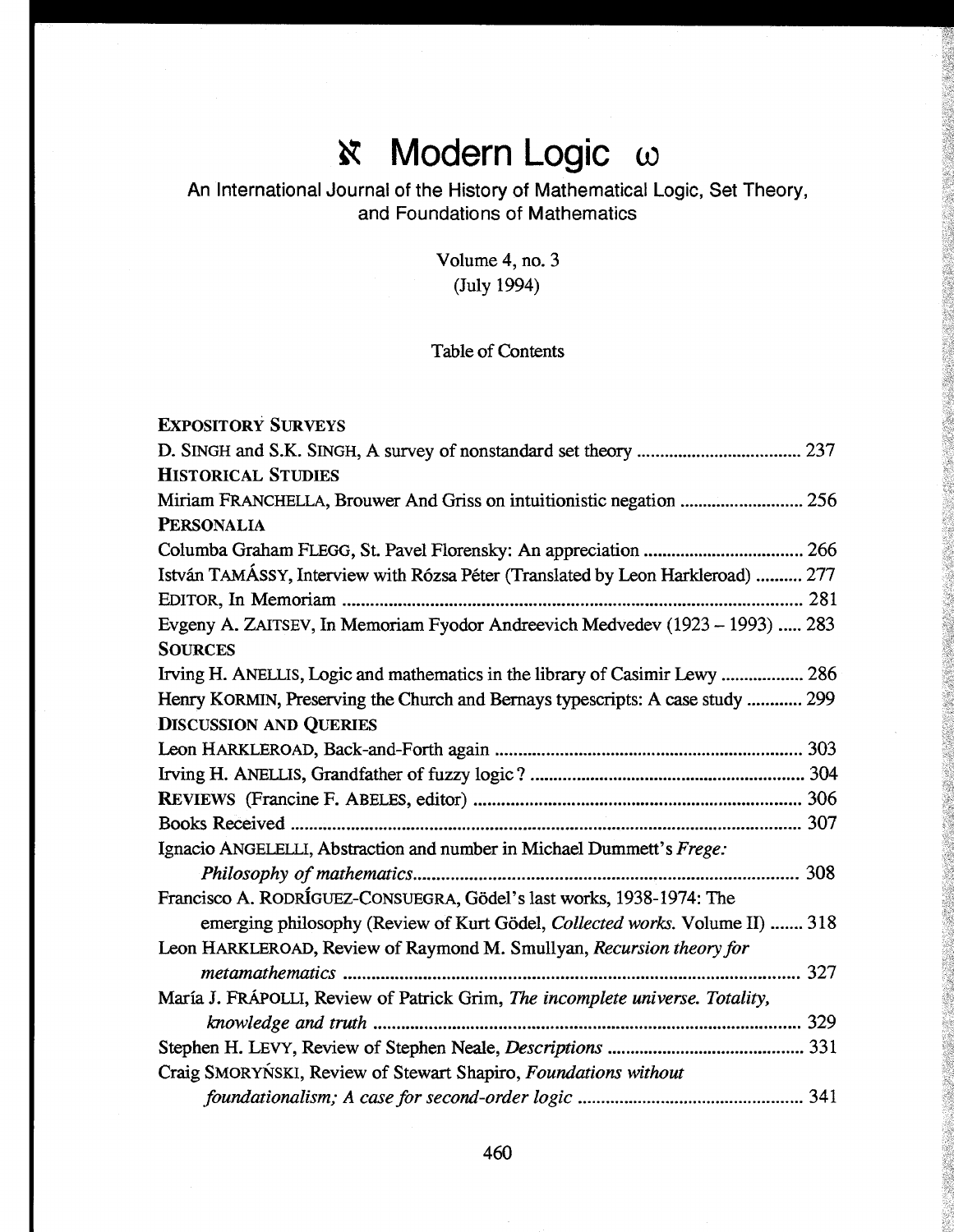| Colin MCLARTY, Review of J. Chapman and F. Rowbottom, Relative category |  |
|-------------------------------------------------------------------------|--|
|                                                                         |  |
|                                                                         |  |
|                                                                         |  |
|                                                                         |  |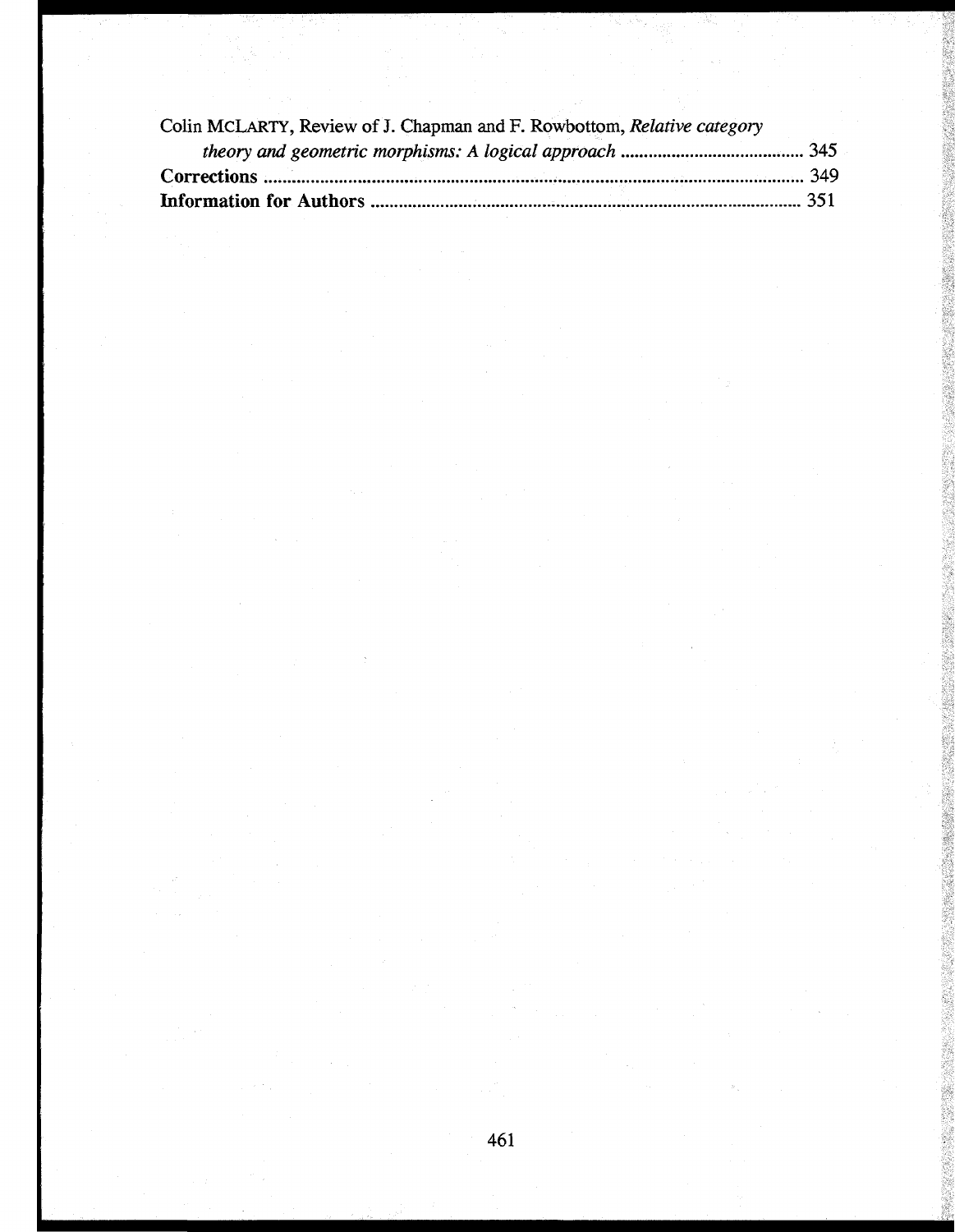# $\aleph$  Modern Logic  $\omega$

# An International Journal of the History of Mathematical Logic, Set Theory, and Foundations of Mathematics

Volume 4, no. 4 (October 1994)

## Table of Contents

| <b>HISTORICAL STUDIES</b>                                                                |
|------------------------------------------------------------------------------------------|
|                                                                                          |
| Volker PECKHAUS, Wozu Algebra der Logik? Ernst Schröders Suche nach einer                |
|                                                                                          |
| Christian THIEL, Schröders zweiter Beweis für die Unabhängigkeit der zweiten             |
|                                                                                          |
| Jan WOLEŃSKI, Jan Łukasiewicz on the Liar paradox, logical consequence, truth            |
|                                                                                          |
| <b>PERSONALIA</b>                                                                        |
| Radoslav DIMITRIC, Academician, Professor Djuro Kurepa (1907 – 1993)  401                |
|                                                                                          |
| <b>DISCUSSION AND QUERIES</b>                                                            |
|                                                                                          |
|                                                                                          |
|                                                                                          |
|                                                                                          |
| Jean Paul VAN BENDEGEM, Review of Karel Lambert (introduction and editor),               |
|                                                                                          |
| Robert C. REED, Review of Gila Sher, The bounds of logic: A generalized                  |
| 420                                                                                      |
| Jan WOLEŃSKI, Review of C. Glymour, Thinking Things Through: An                          |
|                                                                                          |
| Irving H. ANELLIS, Review of Bertrand Russell, <i>Logical and philosophical papers</i> , |
| 1909–13, edited by John G. Slater with the assistance of Bernd Frohmann, vol.            |
|                                                                                          |
| Irving H. ANELLIS, Review of A.T. Барабашев, Будущее математики: методо-                 |
|                                                                                          |